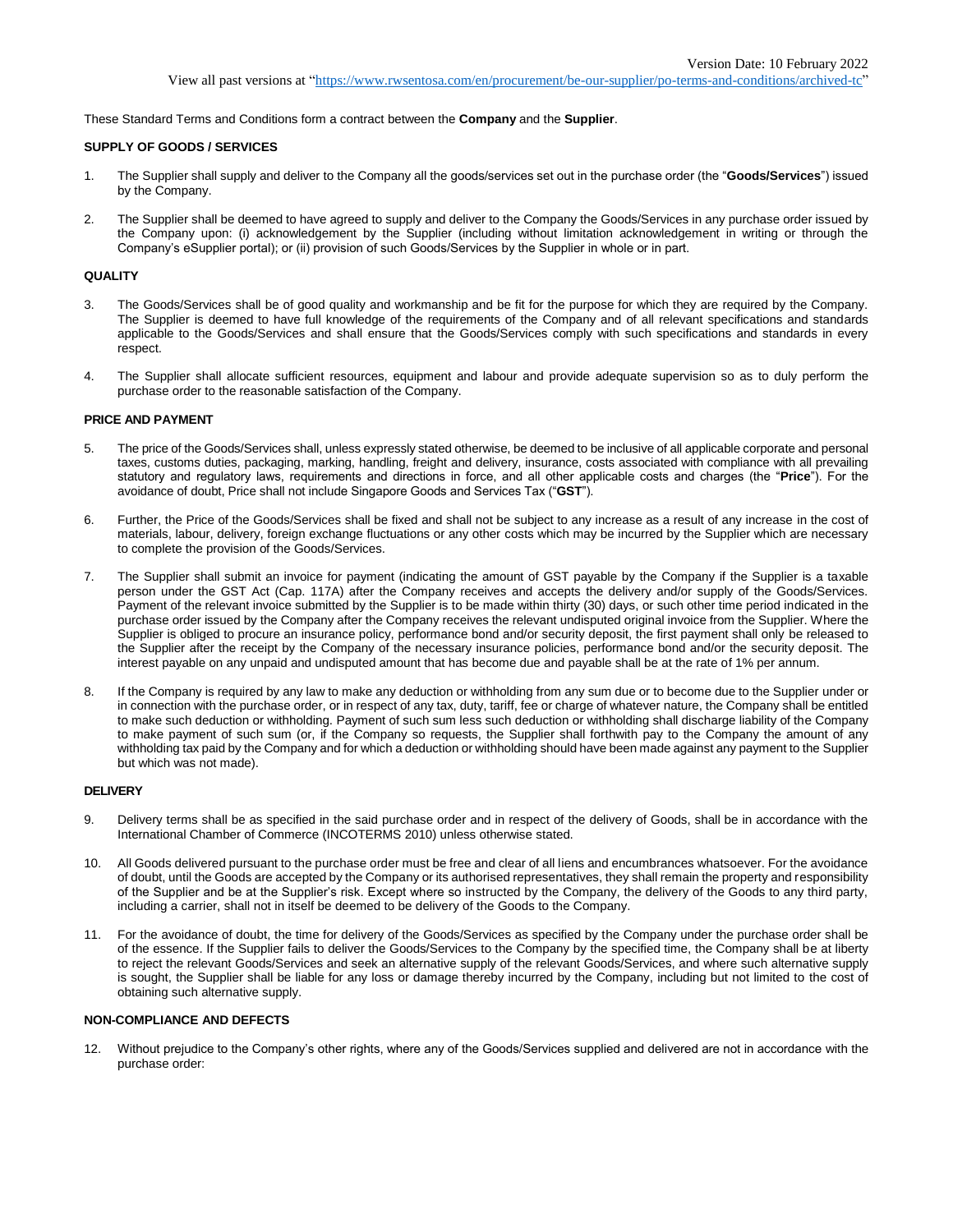View all past versions at ["https://www.rwsentosa.com/en/procurement/be-our-supplier/po-terms-and-conditions/archived-tc"](https://www.rwsentosa.com/en/procurement/be-our-supplier/po-terms-and-conditions/archived-tc)

- (i) the Company may instruct the Supplier to repair and/or replace the relevant Goods/Services at no additional cost to the Company, and the Supplier shall comply with any such instruction within the time specified by the Company; and/or
- (ii) in respect of the Goods, the Company may reject the relevant Goods, in which event the rejected Goods shall remain at the sole risk of the Supplier. Upon receiving notice of the rejection, the Supplier shall remove the rejected Goods within such time as may be specified by the Company, failing which the rejected Goods shall be removed and/or disposed of by the Company and the Supplier shall be liable for any loss, expense or damage thereby incurred or suffered by the Company.
- 13. Notwithstanding Clause 12, and without prejudice to the Company's other rights, where any of the Goods/Services supplied and delivered are not in accordance with the purchase order, the Company shall be at liberty to seek an alternative supply of the relevant Goods/Services, and where such alternative supply is sought, the Supplier shall be liable for any loss or damage thereby incurred by the Company, including but not limited to the cost of obtaining such alternative supply.

## **PACKAGING**

14. The Goods shall be packed and marked in a proper manner and in accordance with any relevant specifications and standards and/or in accordance with any instructions of the Company.

# **COMPLIANCE WITH LAWS, BUSINESS PRINCIPLES, AND STANDARDS**

- 15. The Supplier shall, at its own cost and expense, comply with and give all notices required by any law, by-law, regulations, codes and standards (including but not limited to the Casino Control Act (Cap. 33A) and the Casino Control (Casino Contracts) Regulations 2010, where applicable) that may from time to time be applicable to the performance of the purchase order by the Supplier. The Supplier shall notify the Company promptly and in no event longer than 48 hours after becoming aware of the termination or cessation of employment of any of its employees holding a security pass issued by the Company, including without limitation any contractor pass to enter the Resorts World Sentosa casino (the "**RWS Casino**"). The Supplier shall also ensure that it and any of its agents, employees, representatives, sub-contractors, sub-suppliers and/or servants who enter the RWS Casino without paying an entry levy, for the purpose of providing the Goods and/or performing the Services, shall not take part in any gaming in the RWS Casino. The Supplier shall ensure its employees have a valid Category C2 Special Employee license issued by CRA to perform any functions of a special employee, as defined in the Casino Control Act (Cap. 33A) and the Casino Control (Licensing of Special Employees) Regulations 2009, in or in relation to the casino. The Supplier shall also ensure that no person under an exclusion order enters the casino premises, including the back of house premises.
- 16. Without prejudice to the Supplier's obligations under Clause 15, the Supplier shall provide such information as may be required and/or notified by the relevant competent authorities. The Supplier shall also promptly notify the Company of any changes in the Supplier's company name, registered address, business address and/or any such information as may be required and/or notified by the Company to the Supplier from time to time.

## **LIQUIDATED DAMAGES**

17. Where stated in the purchase order that liquidated damages are applicable, the Supplier agrees that the Company shall be entitled to liquidated damages in the event of any non-compliance with the purchase order. The parties accept and acknowledge that the liquidated damages represent a reasonable and genuine pre-estimate of the loss or damage likely to be incurred by the Company as a result of the Supplier's failure to comply with the purchase order. In the event that the Company, for whatever reason, elects not to recover or is not entitled in law to the liquidated damages, the Company shall remain entitled to recover such loss, expense, costs and/or damages as it would have been entitled to under common law as if the provisions in the purchase order relating to the payment of the liquidated damages had not formed part of the purchase order. The Supplier's liability to pay to the Company such loss, expense, costs and/or damages shall not be limited in any way whatsoever by the amount of liquidated damages for which the Supplier may otherwise have been liable.

#### **INDEMNITY**

18. The Supplier shall indemnify the Company and its directors, officers, employees, affiliates, subsidiaries, and/or agents against any liability incurred by the Company to any person, and against all claims, damages, costs, expenses, fees, fines, penalties, charges and/or sanctions in connection with and/or imposed by any law, regulations, codes and standards and/or any competent authorities, made against and/or incurred by the Company and its directors, officers, employees, affiliates, subsidiaries, and/or agents by reason of any negligence, default or breach by the Supplier or its partners, directors, agents, employees, representatives, contractors and/or suppliers arising out of or in respect of the performance of the purchase order.

#### **ACCESS**

19. The Supplier shall at all reasonable times permit the Company and/or its duly authorised representatives and/or agents and/or servants access to all workshops and other places where the Goods are manufactured, prepared or stored for the purpose of inspecting the same.

## **SUB-CONTRACTING /ASSIGNMENT**

- 20. The Supplier shall not sub-contract the whole or any part of the supply and delivery of the Goods/Services to any other person without the written consent of the Company.
- 21. The Supplier shall not assign any of its rights, interests or benefits under the purchase order or any part thereof (including the right to receive monies) to any person without the prior written consent of the Company and any assignment made in contravention of this Clause shall not bind the Company.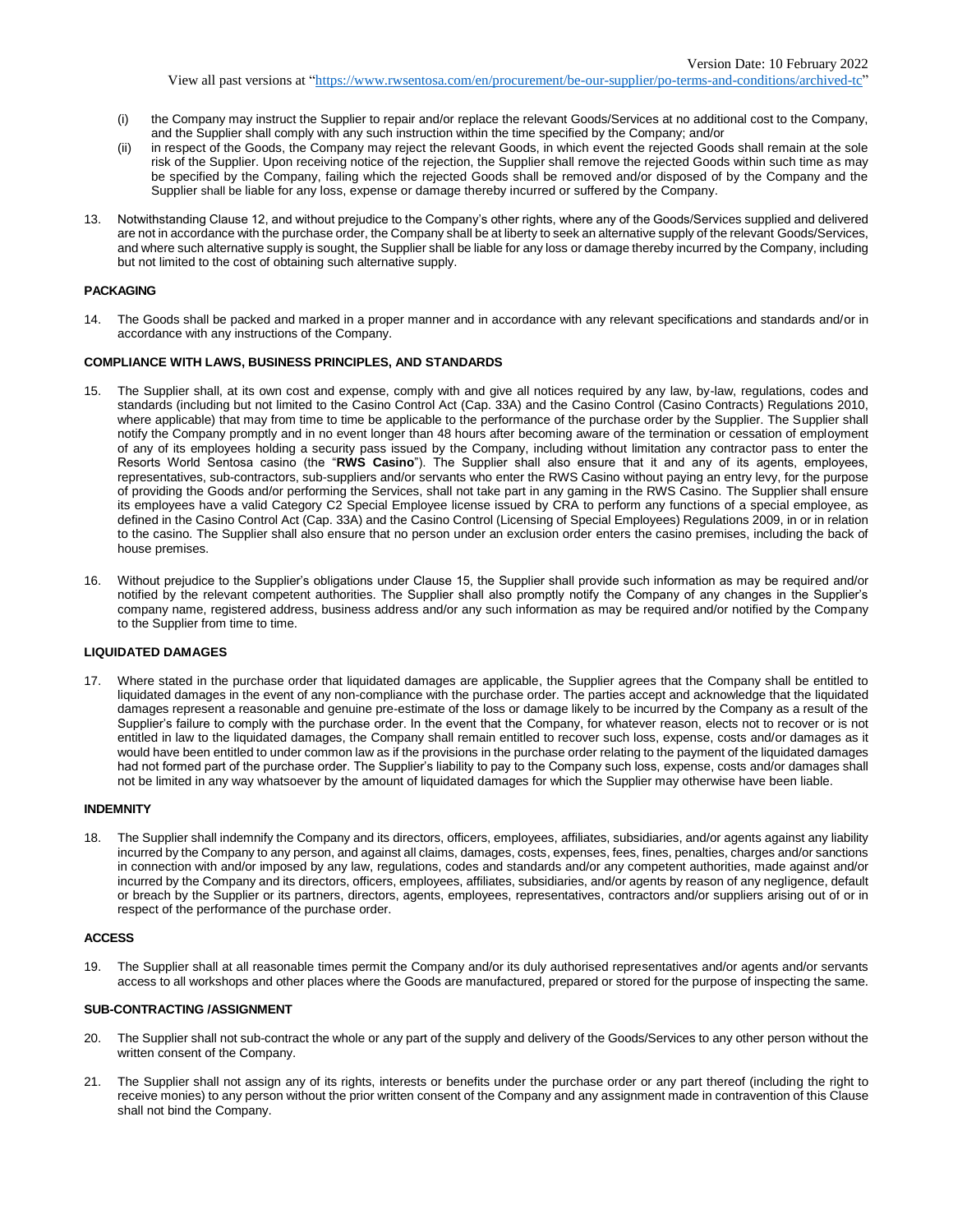# **VARIATIONS**

- 22. The Company shall be entitled at any time, to issue orders to vary any part of the Goods/Services to be supplied and delivered (which shall include the right to omit any part of the Goods/Services, and to engage other suppliers to perform such part of the Goods/Services), including but not limited to the quantity and/or specifications of the Goods, or order any change to the Goods/Services that may be required by the Company.
- 23. Where an order for variation is issued by the Company, the Supplier shall advise the Company on any time and/or cost implications, together with all necessary supporting evidence and information required by the Company that may result from such order within seven (7) days of the date of the variation order.
- 24. The Company shall pay the Supplier for any such variation, and the amount payable shall be agreed to by the parties, failing which, the applicable unit cost of the Goods/Services as specified in the purchase order, or the prevailing industry rates (whichever lower) shall apply.

## **INSURANCE**

- 25. The Supplier shall, at its own cost and expense, take out and maintain during the Term such insurance(s) necessary to cover its liabilities under the purchase order, including but not limited to public and products liability, for an amount of not less than Singapore Dollars one million (SGD1,000,000) in respect of any one occurrence, and shall name the Company as Additional Insured, and incorporate provisions on cross liability and waiver of subrogation against the Company. In addition, the Supplier shall also, at its own cost and expense, take out and maintain during the Term, professional indemnity insurance as follows:
	- (a) where the scope of works includes the provision of IT services, including but not limited to design, installation, or provision of professional advice, professional indemnity insurance of an amount of not less than Singapore Dollars five million (SGD5,000,000) in respect of any one occurrence; or
	- (b) where the scope of works includes design or the provision of professional advice in respect of any other service apart from IT, professional indemnity insurance of an amount of not less than Singapore Dollars one million (SGD1,000,000) in respect of any one occurrence.

The terms of any insurance or the amount of any cover shall not relieve the Supplier of any of its liabilities under the purchase order.

# **TERMINATION AND SUSPENSION**

- 26. The Company may at any time and for any reason terminate the purchase order upon giving a fourteen (14) day prior written notice to the Supplier, and the termination shall take effect from the date stipulated in such written notice.
- 27. Without prejudice to Clause 26 above and/or to any other rights or remedies available to the Company under general law, the Company shall have the right to terminate the purchase order if:-
	- (i) the Supplier has breached its obligations under the purchase order, and has failed to comply with a notice issued by the Company requiring the Supplier to rectify the breaches (to the Company's reasonable satisfaction) within seven (7) days of the Supplier's receipt of the said notice; and/or
	- (ii) a resolution has been passed or an application has been filed to wind up the Supplier, a winding up order has been made, or if a receiver or manager of the Supplier's undertaking has been appointed or possession has been taken or execution levied by creditors or debenture holders or under a floating charge or if the Supplier is subject to any analogous proceedings outside of Singapore.

In any of the abovementioned events or circumstances, the Company may, upon giving 7 days' written notice to the Supplier, terminate the purchase order.

- 28. Upon receiving the Company's written notice of termination, the Supplier shall immediately:
	- (i) stop all work under the purchase order; and
	- (ii) notify its sub-suppliers, sub-contractors and/or agents in writing to do the same.
- 29. Upon termination of the purchase order under Clause 26, the Supplier shall be entitled to be reimbursed for the actual costs incurred up to and including the date of termination, which shall be limited to such costs that are properly incurred and consistent with such deliveries that have been ordered by the Company and in accordance with recognized accounting principles. For the avoidance of doubt, save for the actual costs incurred by the Supplier as aforesaid, the Supplier shall not be entitled to claim for any other losses, damages costs or expenses, including loss of profit, that may be incurred by the Supplier as a result of such termination.
- 30. The Company may use any of the Goods supplied and delivered by the Supplier up to the time of termination and shall have a lien over those Goods and may sell any of the same and apply the proceeds of sale in or towards the satisfaction of any sums due or becoming due to it from the Supplier under the purchase order.
- 31. The Supplier acknowledges and agrees that upon the receipt of a written notice served by any competent authorities requiring the purchase order to be suspended or terminated within the time specified in the notice, the purchase order shall be automatically so suspended or terminated immediately without prejudice to any rights that the Company may have against the Supplier before the date of such termination.
- 31A. The Company may order the Supplier to temporarily suspend the performance of all or any part of this purchase order ("**Suspension**") for such period of time as may be determined by the Company to be necessary or desirable upon giving prior written notice ("**Suspension Notice**") to the Supplier, and the Suspension shall take effect from the date stipulated in the Suspension Notice. During the Suspension,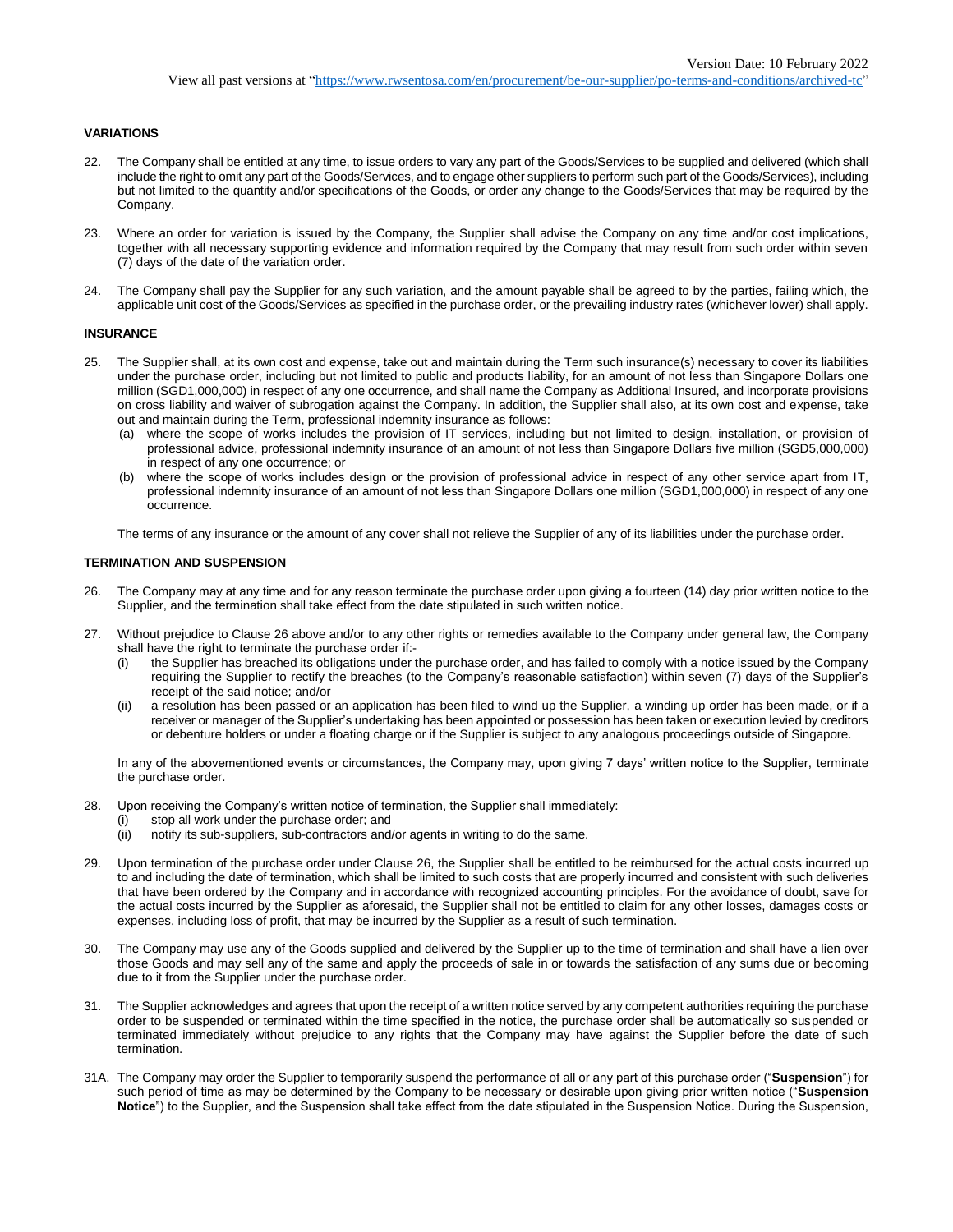View all past versions at ["https://www.rwsentosa.com/en/procurement/be-our-supplier/po-terms-and-conditions/archived-tc"](https://www.rwsentosa.com/en/procurement/be-our-supplier/po-terms-and-conditions/archived-tc)

the Price shall be pro-rated accordingly. The Supplier shall resume performance of all or any part of this purchase order upon prior written notice from the Company ("**Resumption Notice**"). For the avoidance of doubt, Clauses 32 to 34 herein shall continue to apply during the Suspension, and the Suspension does not modify, supplement, or delete any of the terms and conditions set out in the purchase order, which shall remain in full force and effect upon the resumption of performance. Suspension Notices and Resumption Notices shall be issued in accordance with Clause 41.

# **CONFIDENTIALITY**

- 32. The Supplier undertakes and shall ensure its partners, directors, agents, employees, representatives, sub-contractors, sub-suppliers and/or servants undertake to treat as confidential, all information which comes into its or their possession pursuant to or as a result of or in the performance of the purchase order. The Supplier shall not and shall ensure that its partners, directors, agents, employees, representatives, sub-contractors, sub-suppliers and/or servants do not, without the written permission of the Company, disclose any such confidential information mentioned in this Clause 32 herein to any third party.
- 33. Without the prior written approval of the Company, the Supplier will not discuss the purchase order or its relationship to the Company with any branch of the media (including, without limitation, the posting of any information thereof on the internet) or with any third party nor will they furnish any information (including without limitation written materials, photographs, audio tapes or discs, video tapes or discs, computer programs or data, CD-ROMs, drawings or sketches) relating to the Company to any media entity (including, without limitation, the posting of any information thereof on the internet) or third party. The Supplier will not use the Company's name or its association with the Company in any form or advertising or promotions (including, without limitation, the posting of any information thereof on the internet) without the prior written consent of the Company.
- 34. The operation of Clauses 32 to 34 herein shall survive the termination of the purchase order without limit in point of time but shall cease to apply to information or knowledge which may properly come into the public domain through no fault of the Supplier.

#### **INTELLECTUAL PROPERTY**

- 35. Any and all patents, designs, design rights, trademarks, trade names, copyrights and all other intellectual property rights (whether registered or not) (the "**Intellectual Property**") in all materials including drawings, designs, plans, specifications, photographs, video recordings or other documents (the "**Company Materials**") given by the Company to the Supplier to enable the Supplier to fulfill its obligations under the purchase order shall be used exclusively by the Supplier for the purchase order. For the avoidance of doubt, the Company Materials shall be deemed confidential.
- 36. Insofar as any of the Goods/Services are manufactured/provided using the Company Materials, the Supplier shall not be permitted to disclose or provide any information on these Goods/Services to third parties without the prior written consent of the Company.
- 37. The Supplier hereby warrants that it is the sole and unencumbered owner of the Intellectual Property in its materials including drawings, designs, plans, reports, specifications, samples, prototypes, photographs, video recordings or other documents related to the Goods/Services that it makes available for the purpose of performing its obligations under the purchase order (the "**Supplier's Materials**"), and that none of the same or the use thereof as contemplated under the purchase order infringes the Intellectual Property of any third party. The Supplier shall be deemed to have given to the Company a perpetual, transferable, non-exclusive, royalty-free licence to copy, use and communicate the Supplier's Materials for any purpose as it deems fit including on any platform now known or later created.
- 38. The Supplier undertakes to indemnify and keep the Company and its directors, officers, employees, affiliates, subsidiaries, and/or agents harmless from and against any liabilities, damages, losses, costs, expenses, proceedings, suits and/or other consequences arising from any allegation or claim that a third party's Intellectual Property or other right has been infringed by the Supplier's Materials and/or any part or use thereof pursuant to the purchase order.
- 39. The Company shall own the Intellectual Property in all materials and works including drawings, designs, plans, specifications, photographs, video recordings or other documents created by the Supplier, its partners, directors, agents, employees, representatives, sub-contractors, sub-suppliers and/or servants pursuant to the purchase order (the "**New Intellectual Property**"). The Supplier shall, and shall procure that its partners, directors, agents, employees, representatives, sub-contractors, sub-suppliers and/or servants execute all formal documents necessary or desirable in order to assign to the Company all New Intellectual Property at no cost to the Company.
- 40. In respect of the Supplier's Materials and all materials and/or works which embody or relate to the New Intellectual Property, and any other product of the Supplier's services, the Supplier unconditionally and irrevocably formally waives, and shall procure that each of its employees, representatives, sub-contractors, servants, affiliates, subsidiaries and/or sub-suppliers and any other author or performer entitled to any Moral Rights relating thereto unconditionally and irrevocably formally waives, in each case for the benefit of the Company and the Company Designees, any and all Moral Rights, and that none of them shall assert the same against the Company and the Company Designees anywhere in the world, for the full duration of such rights. In this PO, references to "Moral Rights" shall be deemed to include all moral rights worldwide including as defined in Part 7 of the Copyright Act 2021 of Singapore including but not limited to the right to be identified as an author or performer, as well as any rights as described in Article 6bis of the Berne Convention for Protection of Literary and Artistic Works 1886, being "droit moral" and any corresponding, analogous or similar rights arising under any law that exist or that may come to exist anywhere in the world whether now or in the future, and references to "Company Designees" shall be deemed to include the Company's licensees, sub-licensees, assignees, affiliates, subsidiaries, agents, and successors in title.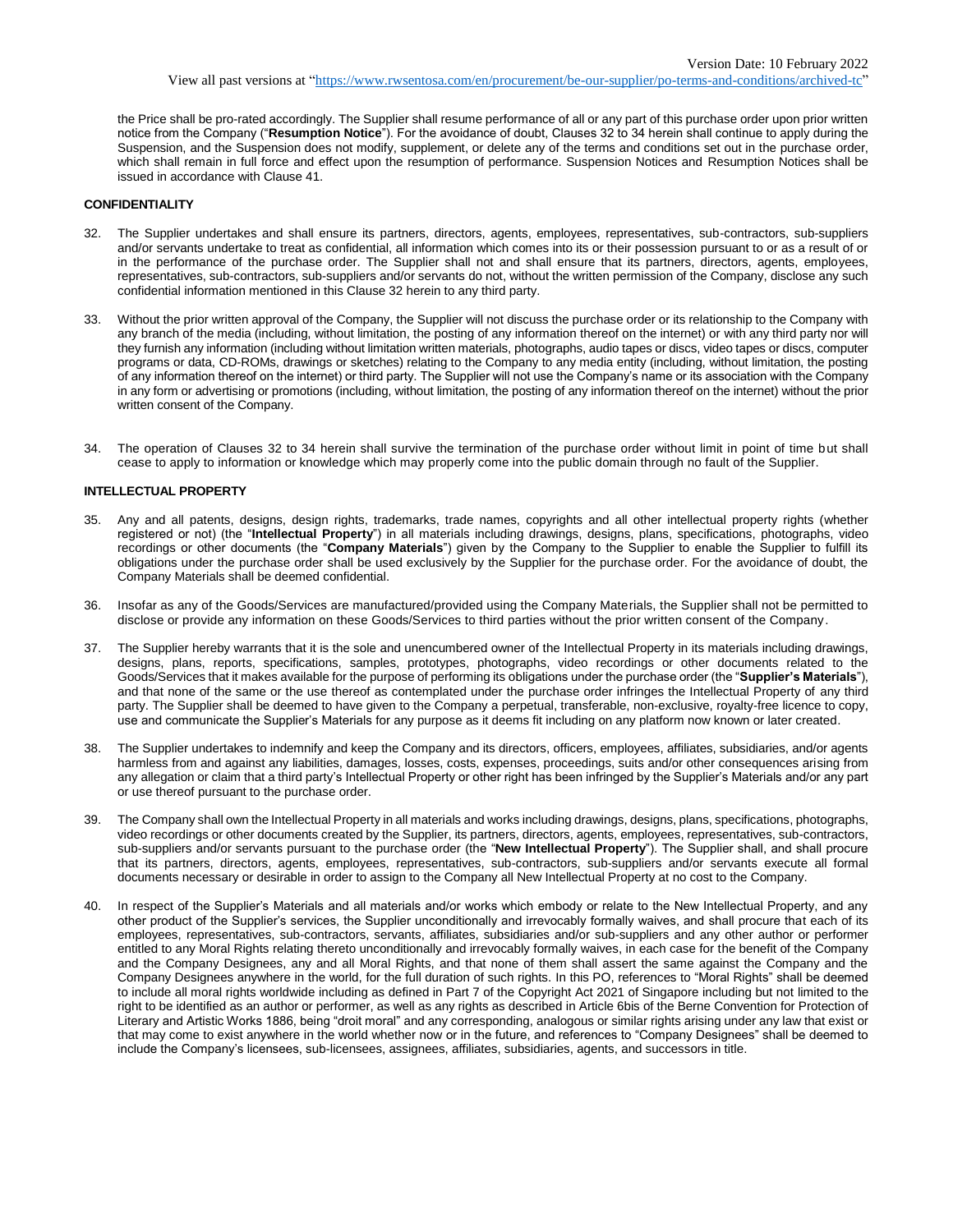## **NOTICES**

41. Any notice, request, demand or other communication to be given or served by a party under the terms of this purchase order must be in writing and shall be delivered by personal delivery, registered post or facsimile transmission to any of the addresses specified in the purchase order and/or parties' registered addresses and/or such other address or facsimile number as either party may direct, from time to time, by written notice given to the other, and shall be deemed to be duly served and received, at the time of delivery as evidenced by relevant documentation, and if delivered outside office hours, it shall be deemed to be served and received on the next business day.

## **PERSONAL DATA PROTECTION**

- 42. In furtherance of its performance and obligations under the purchase order, the Supplier may disclose information that constitutes personal data as defined by the Personal Data Protection Act (Cap. 26) ("**PDPA**") to the Company. The Supplier undertakes and warrants that it will obtain all necessary consents for the Company to collect, use and disclose such personal data for the purposes contemplated in the purchase order.
- 43. When dealing with personal data received from the Company, the Supplier shall only use and/or disclose personal data (i) in accordance with the purposes for which the Company disclosed the personal data; (ii) in accordance with the instructions of the Company; and (iii) in such manner that ensures the Company's compliance with the PDPA. The Supplier shall also comply with the PDPA, its regulations and guidelines and any reasonable request of the Company. The Supplier shall also implement control measures for the protection of personal data received from the Company including, but not limited to, setting passwords for files containing personal data, and restricting access of personal data on a "need-to-know" basis. In the event of any known unauthorised, unlawful, and/or unintended use, access, disclosure, alteration, loss, or destruction of personal data received from the Company, the Supplier shall immediately notify the Company and cooperate with the Company's requests to investigate and remediate such incidents and provide appropriate response and redress.

# **LAW AND DISPUTE RESOLUTION**

- 44. The law governing the purchase order and any action commenced hereunder shall be the law of Singapore, without regard to principles of conflicts of laws.
- 45. The parties agree to submit to the exclusive jurisdiction of the courts of Singapore in respect of all matters arising out of the purchase order.

# **SEVERABILITY**

46. If any provision of the purchase order is held to be invalid, illegal or unenforceable for any reason, such provision shall be severed and the remaining provisions of the purchase order shall continue in full force and effect.

## **WAIVER**

47. The Company's restraint or failure to enforce, at any time any of the provisions of the purchase order or any of its rights shall not waive any such right or provision or in any way affect the validity of the purchase order. The exercise by the Company of any of its rights under the terms of the purchase order shall not preclude or prejudice the Company from thereafter exercising the same or any other right it may have under the purchase order irrespective of any previous action taken by the Company. Specifically, the Company's acceptance of late deliveries shall not constitute a waiver of its right under the purchase order.

## **AMENDMENT TO PURCHASE ORDER**

- 48. No amendments or modifications to the purchase order that are made by the Supplier shall be effective unless in writing and signed by the authorized representative of both parties.
- 49. The Company may amend or update these Standard Terms and Conditions including for legal, regulatory or compliance purposes. The Supplier's continued provision of the goods/services confirms acceptance of the Standard Terms and Conditions as amended.

## **RIGHTS OF THIRD PARTIES**

50. A person who is not a party to the purchase order shall have no right under the Contracts (Rights of Third Parties) Act (Cap. 53B) to enforce any of its terms.

## **NO PARTNERSHIP, JOINT VENTURE OR AGENCY**

51. Nothing contained in this purchase order shall in any manner whatsoever render the Supplier an employee, partner, agent or joint venturer of the Company. Neither party shall hold itself out as an employee, partner, agent or joint venturer of the other party for any purpose. The Supplier shall be solely responsible for any and all obligations and payments due with respect to the Supplier's partners, directors, agents, employees, representatives, sub-contractors, sub-suppliers and/or servants. The Supplier shall have no authority to act for, bind, or commit the Company in any way. Nothing in this purchase order shall be interpreted as creating the relationship of employer and employee or of agent and principal between the Company, on the one hand, and the Supplier or the Supplier's partners, directors, agents, employees, representatives, sub-contractors, sub-suppliers and/or servants, on the other hand.